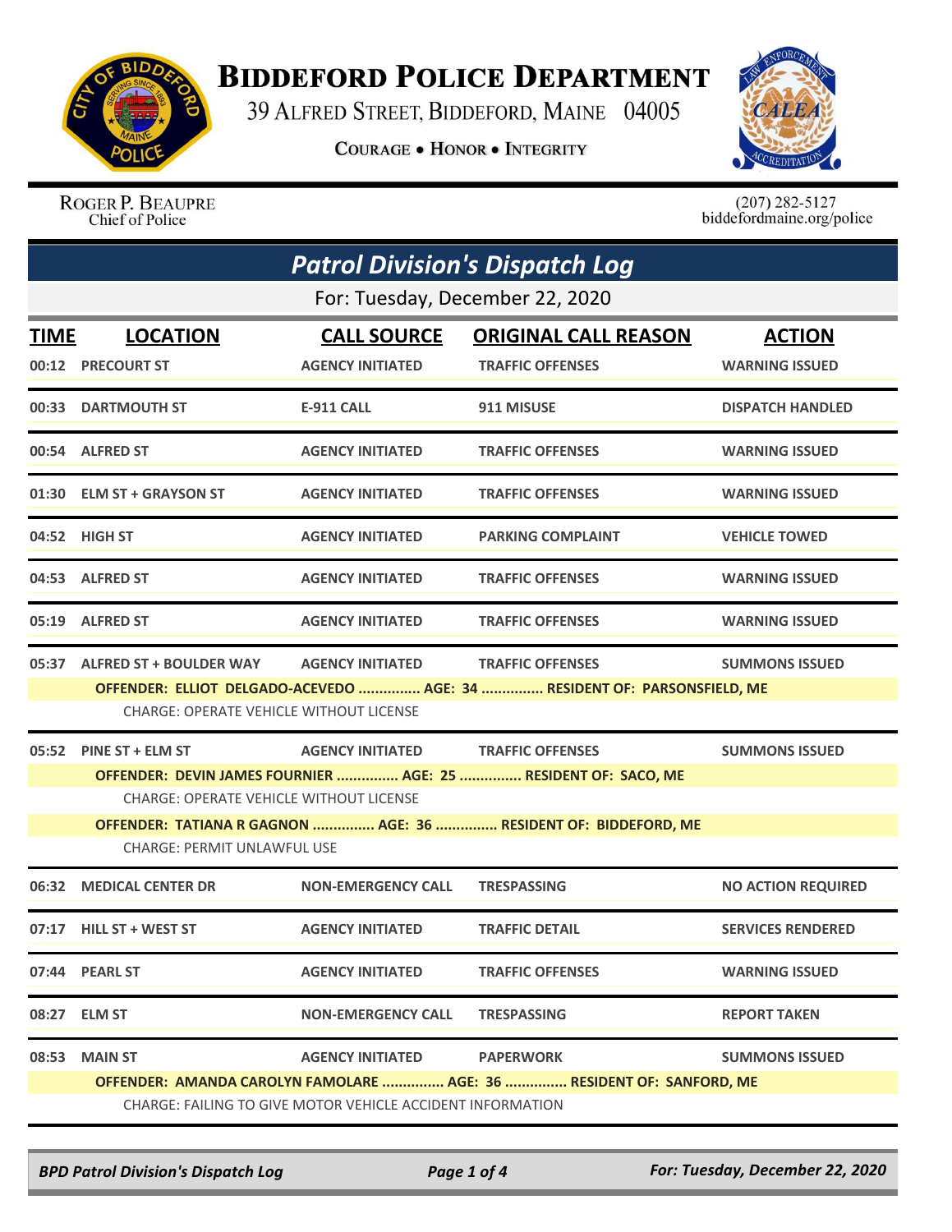**TIME LOCATION CALL SOURCE ORIGINAL CALL REASON ACTION**

**09:06 SACO FALLS WAY WALK-IN AT STATION TRESPASSING SUMMONS ISSUED**

**OFFENDER: TAISHENNIA RUSSELL ............... AGE: 47 ............... RESIDENT OF: BIDDEFORD, ME**

| 09:27 | <b>BOULDER WAY</b>   | <b>NON-EMERGENCY CALL</b> | <b>TRESPASSING</b>                 | <b>SERVICES RENDERED</b>     |
|-------|----------------------|---------------------------|------------------------------------|------------------------------|
|       | 09:49 PIKE ST        | <b>E-911 CALL</b>         | 911 MISUSE                         | <b>SERVICES RENDERED</b>     |
|       | 10:05 WEST ST        | <b>WALK-IN AT STATION</b> | <b>PAPERWORK</b>                   | <b>SERVICES RENDERED</b>     |
|       | 10:11 SACO FALLS WAY | <b>E-911 CALL</b>         | 911 MISUSE                         | <b>SERVICES RENDERED</b>     |
|       | 10:29 SACO FALLS WAY | <b>AGENCY INITIATED</b>   | <b>PARKING COMPLAINT</b>           | <b>SERVICES RENDERED</b>     |
| 10:44 | <b>MAIN ST</b>       | <b>NON-EMERGENCY CALL</b> | <b>CHECK WELFARE</b>               | <b>TRANSPORT TO HOSPITAL</b> |
| 11:07 | <b>BOULDER WAY</b>   | <b>NON-EMERGENCY CALL</b> | <b>TRESPASSING</b>                 | <b>NO ACTION REQUIRED</b>    |
|       | 11:12 ALFRED ST      | <b>NON-EMERGENCY CALL</b> | <b>CRIMINAL MISCHIEF</b>           | <b>SERVICES RENDERED</b>     |
| 11:28 | <b>BOULDER WAY</b>   | <b>NON-EMERGENCY CALL</b> | <b>TRESPASSING</b>                 | <b>SERVICES RENDERED</b>     |
| 11:39 | <b>BRADBURY ST</b>   | <b>NON-EMERGENCY CALL</b> | <b>PARKING COMPLAINT</b>           | <b>NO ACTION REQUIRED</b>    |
|       | <b>12:04 PIKE ST</b> | E-911 CALL                | 911 MISUSE                         | <b>WARNING ISSUED</b>        |
| 12:05 | <b>MAIN ST</b>       | <b>NON-EMERGENCY CALL</b> | <b>TRESPASSING</b>                 | <b>SERVICES RENDERED</b>     |
| 12:20 | <b>BIRCH ST</b>      | <b>WALK-IN AT STATION</b> | <b>PAPERWORK</b>                   | <b>SERVICES RENDERED</b>     |
|       | 12:37 ALFRED ST      | <b>WALK-IN AT STATION</b> | <b>ARTICLES LOST/FOUND</b>         | <b>REPORT TAKEN</b>          |
| 12:43 | <b>ELM ST</b>        | <b>NON-EMERGENCY CALL</b> | <b>ARTICLES LOST/FOUND</b>         | <b>SERVICES RENDERED</b>     |
|       | 13:04 WATER ST       | <b>AGENCY INITIATED</b>   | <b>PRO-ACTIVE DV RESPONSE TEAM</b> | <b>NO VIOLATION</b>          |
|       | 13:15 WEST ST        | <b>E-911 CALL</b>         | 911 MISUSE                         | <b>NEGATIVE CONTACT</b>      |
|       | 13:25 MAY ST         | <b>AGENCY INITIATED</b>   | <b>TRAFFIC OFFENSES</b>            | <b>WARNING ISSUED</b>        |
|       | 13:35 LAMOTHE AVE    | <b>AGENCY INITIATED</b>   | <b>TRAFFIC OFFENSES</b>            | <b>WARNING ISSUED</b>        |
|       | 13:45 ALFRED ST      | <b>WALK-IN AT STATION</b> | <b>ASSIST OTHER AGENCY</b>         | <b>REFERRED OTHER AGENCY</b> |
|       | 13:49 MAY ST         | <b>AGENCY INITIATED</b>   | <b>TRAFFIC OFFENSES</b>            | <b>WARNING ISSUED</b>        |
|       | 13:56 MAY ST         | <b>AGENCY INITIATED</b>   | <b>TRAFFIC OFFENSES</b>            | <b>VSAC ISSUED</b>           |
|       | 14:09 MAY ST         | <b>AGENCY INITIATED</b>   | <b>TRAFFIC OFFENSES</b>            | <b>WARNING ISSUED</b>        |

*BPD Patrol Division's Dispatch Log Page 2 of 4 For: Tuesday, December 22, 2020*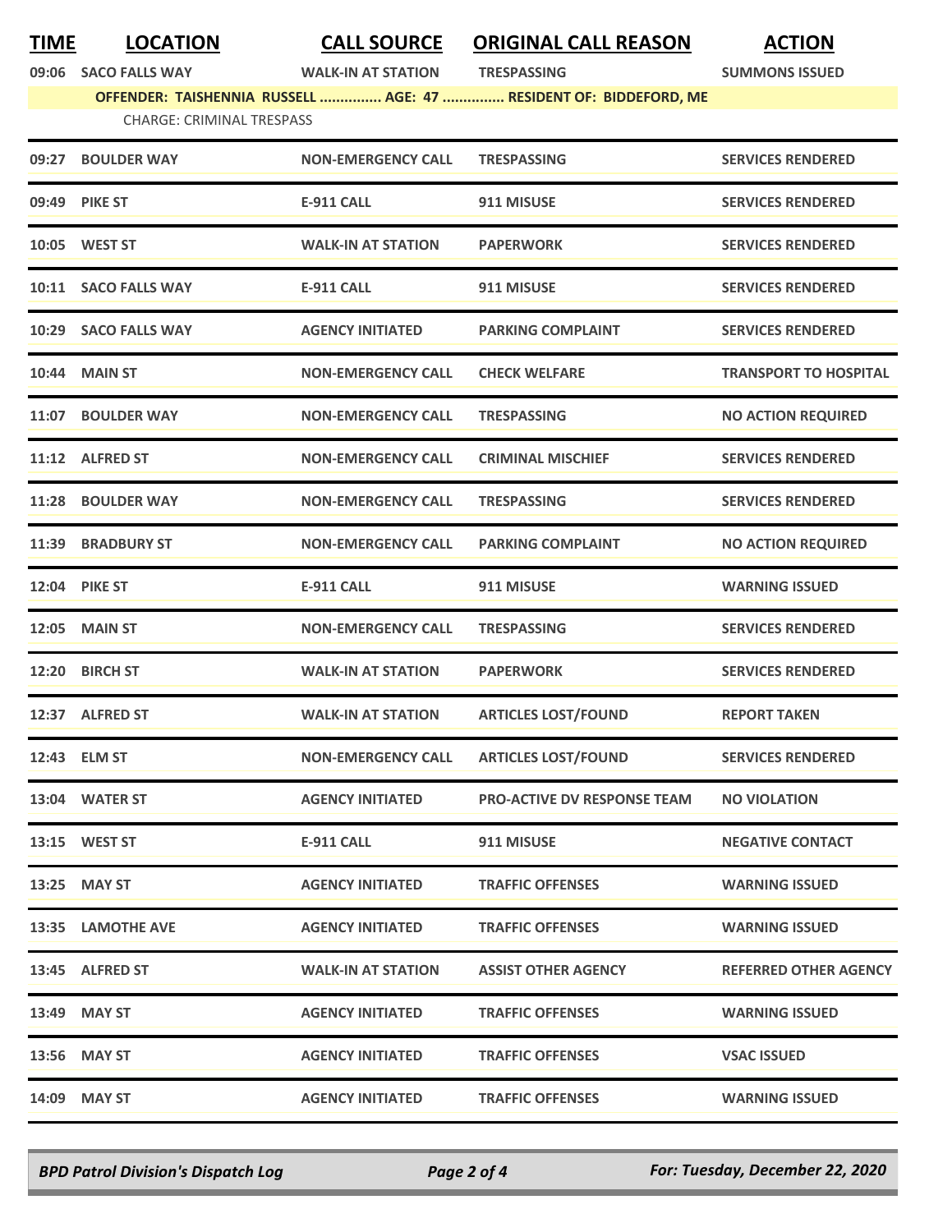| <b>TIME</b> | <b>LOCATION</b>                                   | <b>CALL SOURCE</b>        | <b>ORIGINAL CALL REASON</b>                                                                         | <b>ACTION</b>                |
|-------------|---------------------------------------------------|---------------------------|-----------------------------------------------------------------------------------------------------|------------------------------|
|             | <b>14:11 GREEN ST</b>                             | <b>NON-EMERGENCY CALL</b> | <b>CHECK WELFARE</b>                                                                                | <b>SERVICES RENDERED</b>     |
|             | 14:24 CUTTS ST                                    | <b>NON-EMERGENCY CALL</b> | <b>HARASSMENT</b>                                                                                   | <b>REPORT TAKEN</b>          |
|             | 14:32    FOSS ST                                  | <b>NON-EMERGENCY CALL</b> | <b>MESSAGE DELIVERY</b>                                                                             | <b>SERVICES RENDERED</b>     |
|             | 14:58 ELM ST                                      | <b>NON-EMERGENCY CALL</b> | <b>ANIMAL COMPLAINT</b>                                                                             | <b>GONE ON ARRIVAL</b>       |
|             | 15:40 CHADWICK PL<br>CHARGE: CRIMINAL THREATENING | <b>NON-EMERGENCY CALL</b> | <b>DISTURBANCE / NOISE</b><br>OFFENDER: MICHAEL PATRICK CARNEY  AGE: 45  RESIDENT OF: BIDDEFORD, ME | <b>SUMMONS ISSUED</b>        |
| 16:17       | <b>ALFRED ST + LAMBERT ST</b>                     | <b>AGENCY INITIATED</b>   | <b>TRAFFIC OFFENSES</b>                                                                             | <b>VSAC ISSUED</b>           |
|             | <b>16:25 HERRING AVE EXT</b>                      | <b>RADIO</b>              | <b>48 HOUR VIOLATION</b>                                                                            | <b>VEHICLE TOWED</b>         |
| 16:40       | <b>POOL ST + FOSS ST</b>                          | <b>AGENCY INITIATED</b>   | <b>TRAFFIC OFFENSES</b>                                                                             | <b>WARNING ISSUED</b>        |
|             | 16:41 PLYMOUTH DR                                 | <b>E-911 CALL</b>         | 911 MISUSE                                                                                          | <b>DISPATCH HANDLED</b>      |
|             | 17:21 SOUTH ST                                    | <b>E-911 CALL</b>         | <b>MEDICAL W/ ASSIST</b>                                                                            | <b>TRANSPORT TO HOSPITAL</b> |
|             | 17:29 RATHIER ST                                  | <b>E-911 CALL</b>         | 911 MISUSE                                                                                          | <b>CALL TRANSFERRED</b>      |
|             | 17:36 RATHIER ST                                  | <b>E-911 CALL</b>         | 911 MISUSE                                                                                          | <b>NEGATIVE CONTACT</b>      |
| 17:51       | <b>MAIN ST</b>                                    | <b>NON-EMERGENCY CALL</b> | <b>CIVIL COMPLAINT</b>                                                                              | <b>CIVIL COMPLAINT</b>       |
|             | 18:16 SOUTH ST + VILLAGE LN                       | <b>NON-EMERGENCY CALL</b> | <b>ANIMAL COMPLAINT</b>                                                                             | <b>SERVICES RENDERED</b>     |
|             | 18:37 ALFRED ST                                   | <b>AGENCY INITIATED</b>   | <b>TRAFFIC OFFENSES</b>                                                                             | <b>WARNING ISSUED</b>        |
|             | 19:14 ALFRED ST                                   | <b>AGENCY INITIATED</b>   | <b>TRAFFIC OFFENSES</b>                                                                             | <b>WARNING ISSUED</b>        |
|             | 19:50 PEARL ST                                    | <b>E-911 CALL</b>         | 911 MISUSE                                                                                          | <b>NO ACTION REQUIRED</b>    |
|             | 19:50 SHOPS WAY                                   | <b>E-911 CALL</b>         | <b>MEDICAL W/ ASSIST</b>                                                                            | <b>NO TRANSPORT</b>          |
|             | 19:54 LAFAYETTE ST                                | <b>E-911 CALL</b>         | 911 MISUSE                                                                                          | <b>SERVICES RENDERED</b>     |
|             | 20:15 ALFRED ST + MARINER WAY                     | <b>E-911 CALL</b>         | <b>DISABLED VEHICLE</b>                                                                             | <b>NO ACTION REQUIRED</b>    |
|             | 20:35 FRANKLIN ST                                 | <b>WALK-IN AT STATION</b> | <b>ARTICLES LOST/FOUND</b>                                                                          | <b>REPORT TAKEN</b>          |
|             | 21:19 OLD DOGS LN + ALFRED ST                     | E-911 CALL                | 911 MISUSE                                                                                          | <b>DISPATCH HANDLED</b>      |
|             | 21:33 FALL ST                                     | <b>NON-EMERGENCY CALL</b> | <b>SUSPICION</b>                                                                                    | <b>SERVICES RENDERED</b>     |
|             | 22:02 ALFRED ST                                   | <b>AGENCY INITIATED</b>   | <b>SUSPICION</b>                                                                                    | <b>NEGATIVE CONTACT</b>      |

*BPD Patrol Division's Dispatch Log Page 3 of 4 For: Tuesday, December 22, 2020*